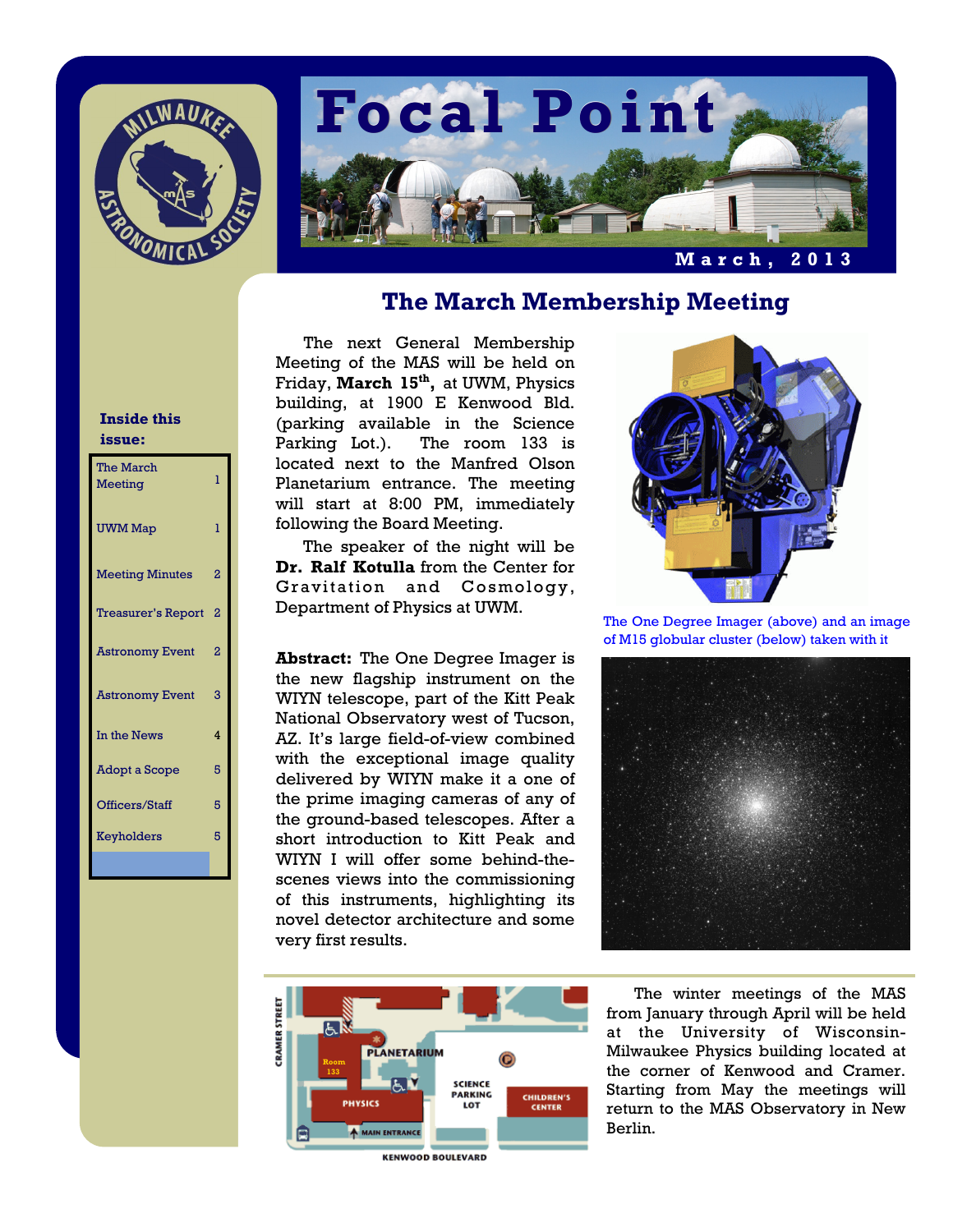## **Treasurer's Report**

 Payments of WE Energies bill, Department of Financial Institutions, and Jill Roberts' returned key deposit totaled \$111.19.

 The income from Boy Scout tour donation was \$50.00.

 Currently the checking account balance is at \$5754.69. The Albrecht fund balance as of January 13 is 8214.22.

> Respectfully Submitted, Neil Simmons, Treasurer





Rochester Astronomy Club

The Rochester Astronomy Club welcomes you to the 2013 North Central Region of the Astronomical League's annual conference. The 2013 conference will be held in Rochester, Minnesota on April 12<sup>th</sup> and 13<sup>th</sup>.

 We hope you'll join us this spring to share knowledge and passion for the night skies and to support amateur astronomy. We have a full schedule of speakers and events focused around our conference theme "Seeing Is Believing!".

The conference will be at the Kahler Grand Hotel in downtown Rochester, which hosts over 100 major conventions each year. Our club members will be eager to assist you during your stay and look forward to your camaraderie.

### **Meeting Minutes**

**Held** on February 15<sup>st</sup> at the UWM, Milwaukee.

The meeting was called to order at 8:01 PM by Vice President, Brian Ganiere.

**Minutes** of the January 18<sup>th</sup> General Meeting, was read and approved.

The **Treasurer's Report** was submitted by Treasurer, Neil Simmons and read by the Vice President. Copy attached.

**Observatory Director's Report** gave an update on a use of the snow blower.

**Old Business** - Russell Chabot mentioned that he would run classes about Night Sky during the summer. Sue talked about the Public Nights that will start soon. It is essential to find speakers.

**New Business** - Russell Chabot moved to accept a family membership application of Jamie Victor and Neil Stickel.

The meeting was adjourned at 8:15 PM

**The Program** For the second part we moved over to the Manfred Olson Planetarium. The regular Friday night planetarium show, the "Birth of the Universe", was presented in the more technical variation, adjusted specifically for MAS membership.



Respectfully Submitted, Agnes Keszler, Secretary

#### **Page 2**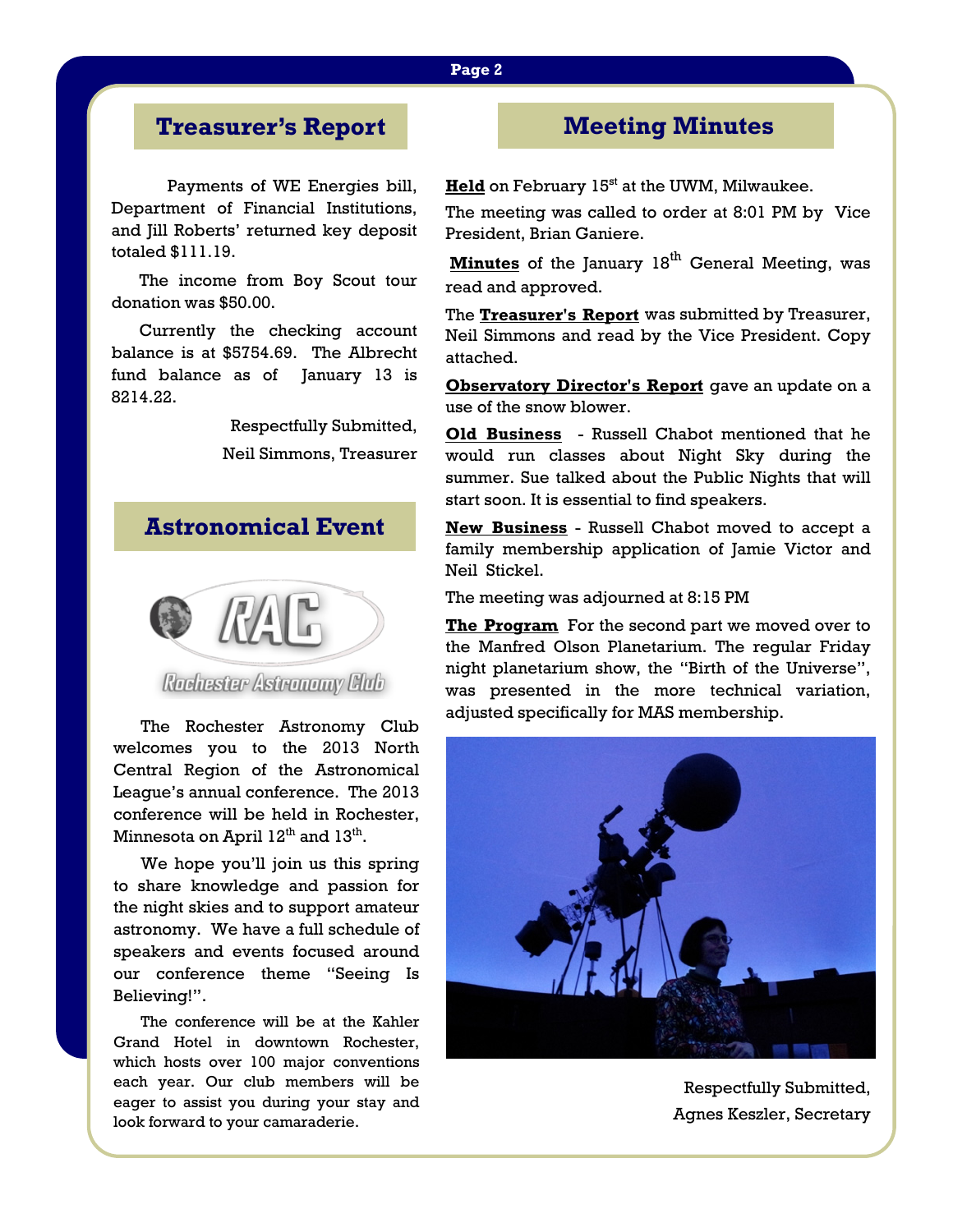### **Astronomical Event**

#### **Wisconsin Observers Weekend June 6-9, 2013**

One of the biggest highlights of the year for amateur astronomers and their families is the Wisconsin Observers Weekend (WOW), hosted by NEWSTAR. Amateur astronomers from all over the mid-west enjoy three days of summer camping and observing at Hartman Creek State Park just west of Waupaca Wisconsin. Whether or not you own a telescope or are a seasoned observer you will enjoy what WOW has to offer.



 Hartman Creek State Park is 1,500 acres of post-glacial beauty located about 30 miles northwest of Oshkosh on the upper Waupaca Chain-O-Lakes. Visitors can enjoy camping swimming, hiking, biking, picnicking, and fishing, amidst the gently rolling woodlands, prairies, lakes and wetlands. Ten miles of hiking trails, including a segment of the National Scenic Ice Age Trail, offer plenty of opportunity to stretch your legs while enjoying numerous wildflowers and abundant bird life. The park also has designated off-road bicycling trails and low-traffic roads surrounding the area provide safe routes for the touring cyclist as well. Hartman Lake has a 300-foot sandy beach and swimming area.

 WOW reserves all five-group campsites at Hartman Creek State Park so that your evening observing environment is white light free and as dark as possible for your enjoyment. This is primitive camping – pit toilets and hand water pump only – but hot showers and "flushes" are available in the family campground a short distance down the road. Tent camping sites are plentiful, however there is no parking on the grassy areas, so recreational vehicles or campers may find space tight in the limited parking areas.

 Saturday afternoon NEWSTAR hosts an ice cream social for WOW attendees free of charge. Drawing for door prizes will be held at the same time.

 Just down the road, the town of Waupaca has all the conveniences and amenities you might need, and hotels are nearby if you do not wish to camp. Although it's only approximately 5 miles away, light pollution from Waupaca has very little impact on Hartman Creek State Park.

 Public registration for WOW 2013 is \$15 per adult and \$3 per child. This fee includes your WOW registration and camping fee. Registration is limited to 150 attendees. **Registration ends May 25th, 2013**. Pre-Registration fees are non-refundable after June 1st, 2013.

 **You must purchase a state park sticker or daily pass to enter the park** (Resident/nonresident, \$25/\$35 annual sticker, \$7/\$10 daily pass).

We hope to see you at WOW 2013.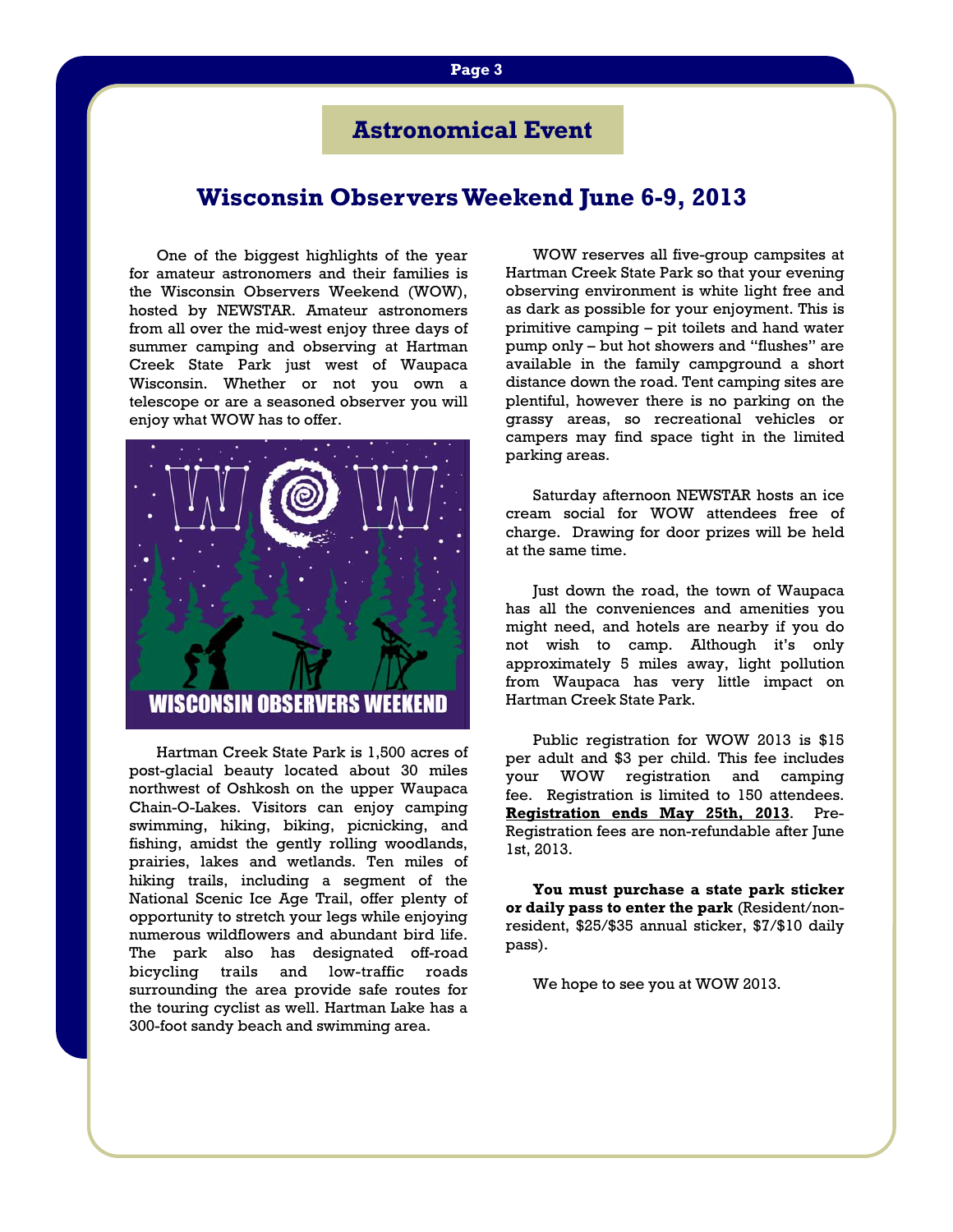# **In the Astronomical News**

### **Bright Comet in the Evening Sky**

Skywatchers in the northern hemisphere should enjoy a rare treat in the next few weeks, as Comet C/2011 L4 PANSTARRS enters the evening sky. Although the brightness of comets is notoriously difficult to predict, it looks as though this object may even be visible to the naked eye in the second half of March.

 Discovered by and named after the Pan-STARRS telescope in Hawaii, the comet was

first detected in June 2011, when it was an extremely faint object 1.2 billion km from the Sun. Looking at its path, astronomers soon realized that it could become very bright at its closest approach to the Sun (perihelion) on 10 March this year.

 Like other comets of its type, PANSTARRS is thought to have originated in the Oort Cloud, a vast region containing millions of comets located more than two light years from the Sun. PANSTARRS travelled in towards the inner Solar system for millions of years,



The Astrophotographer Luis Argerich of Buenos Aires, Argentina, took this photo of Comet Pan-STARRS on March 2, 2013.

dormant for most of this time as a small nucleus made up of rock and ices.

 When comets approach the Sun, these ices heat up, eventually turning to gases that jet out into space together with dusty material to form a head or coma around the cometary nucleus. Particles from the Sun (the so-called solar wind) blow the gases back in a straight tail, whilst sunlight exerts a pressure on the dust particles to create a curved tail. The two tails and coma make up the classic comet familiar in so many astronomical images but are not always easy to pick out with the eye.

 Encouragingly, PANSTARRS has already been seen by observers in the southern hemisphere before perihelion, with reports that it is roughly as bright as the stars in the Plough and so is visible to the unaided eye. Later this week (by 8 March) the comet should start to be seen from the northern hemisphere, although to begin with it may only be visible through binoculars or a telescope.

 By 12 and 13 March, PANSTARRS will be further from the Sun and should be easier to spot. To find it, skywatchers will need a clear

> sky, ideally be away from the lights of towns and cities and have a good western horizon. After sunset on those dates the comet will be low down in the west and appear as a misty patch not far from the crescent Moon. Using binoculars will make it easier to find and will certainly help identify the tails which should point up from the horizon.

> As the days pass, the comet will move away from the Sun and fade and light from the Moon will interfere more. At the same time however, PANSTARRS will be higher up, will be visible later in the night

and so be seen in a darker sky. After its brief period of visibility, the comet will travel back out towards the depths of space where it will be only be detected by large telescopes.

 UK research astronomers are keen to encourage the public to look at PANSTARRS. Bright comets are fairly rare and we usually don't know when the next one is on the way. Although we have discovered many comets with the telescope, so far this is the only one likely to be seen by eye. Comets can be quite beautiful and for that reason alone it's worth making the effort to see them.

by ScienceDaily